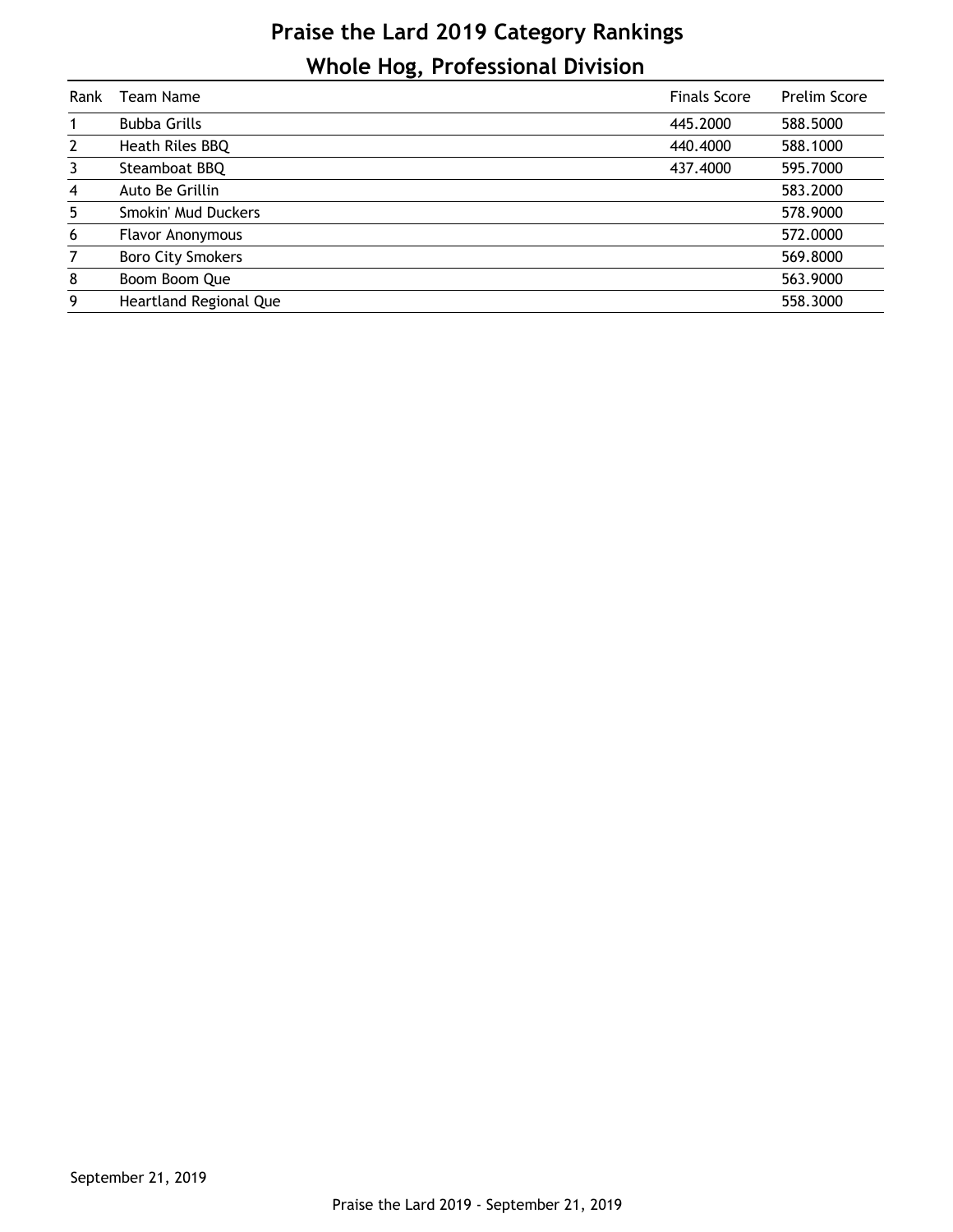## **Praise the Lard 2019 Category Rankings Pulled Pork, Professional Division**

| Rank | <b>Team Name</b>         | <b>Finals Score</b> | <b>Prelim Score</b> |
|------|--------------------------|---------------------|---------------------|
| 1    | Smokin' Mud Duckers      | 441.7000            | 587.1000            |
| 2    | <b>Phat Chance</b>       | 438.4000            | 584.7000            |
| 3    | <b>BBQ Bus</b>           | 437.9000            | 589.5000            |
| 4    | Heath Riles BBQ          |                     | 584.3000            |
| 5    | Goin' Hog'N              |                     | 582.6000            |
| 6    | Boom Boom Que            |                     | 580.9000            |
| 7    | Auto Be Grillin          |                     | 580.3000            |
| 8    | Steamboat BBQ            |                     | 579.4000            |
| 9    | Rib-Ka-Teers             |                     | 579.3000            |
| 10   | <b>Bubba Grills</b>      |                     | 576.5000            |
| 11   | <b>Flavor Anonymous</b>  |                     | 571.5000            |
| 12   | Will-Be-Que              |                     | 570.8000            |
| 13   | Serial Grillers          |                     | 569.8000            |
| 14   | <b>Boro City Smokers</b> |                     | 569.7000            |
| 15   | Get Your Grill On        |                     | 566.9000            |
| 16   | Hoosier Hawgmiesters     |                     | 566.9000            |
| 17   | Party Q                  |                     | 560.9000            |
| 18   | Heartland Regional Que   |                     | 550.5000            |